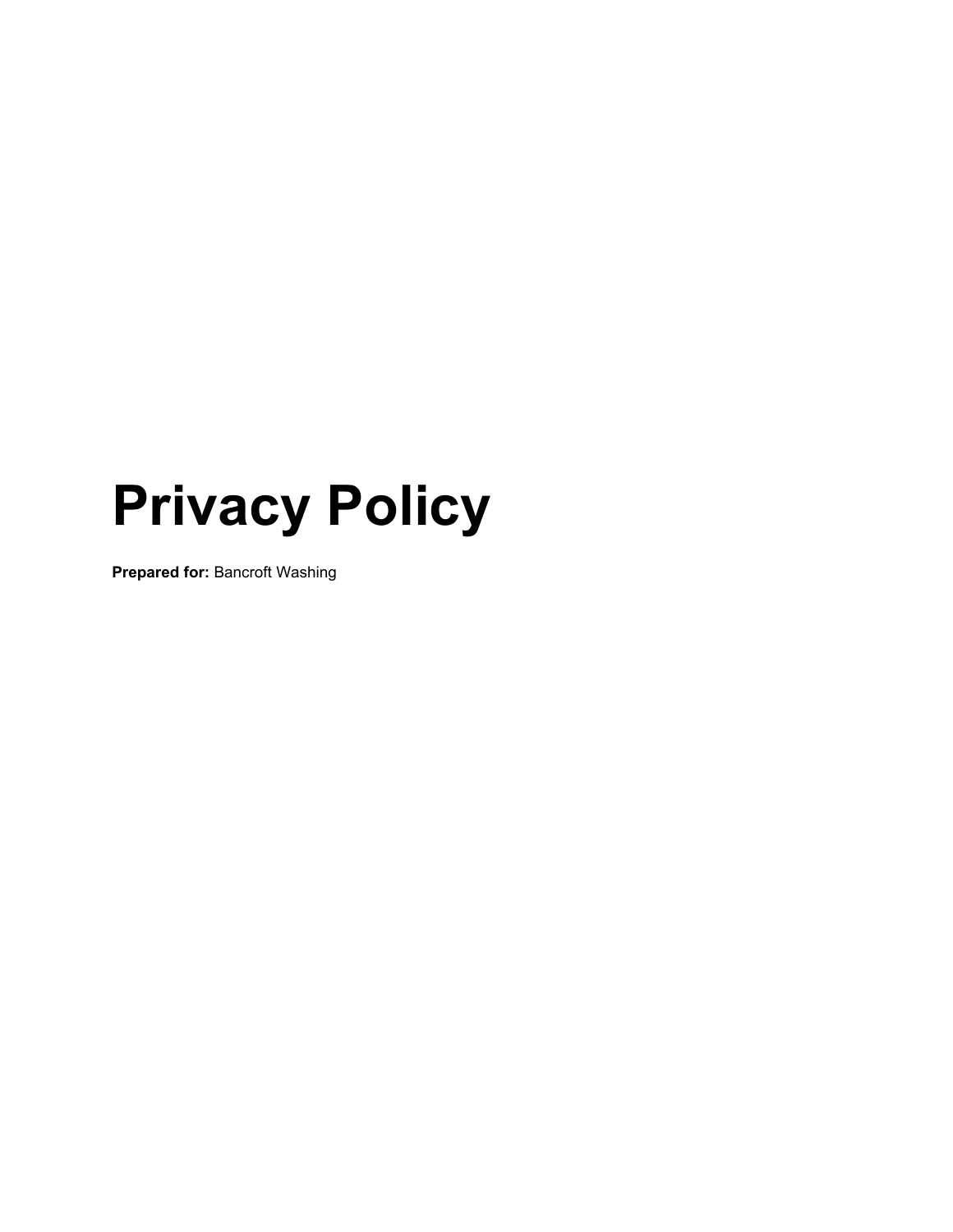# **Privacy Policy**

Effective: January 15, 2021

#### 1. **INTRODUCTION**

- 1.1. We are committed to safeguarding the privacy of our service users.
- 1.2. This policy applies where we are acting as a data controller with respect to the personal data of our service users; in other words, where we determine the purposes and means of the processing of that personal data.
	- 1.2.1. "**Personal Data**" is any information that relates to an **identified or identifiable living individual**. Different pieces of information, which collected together can lead to the identification of a particular person, also constitute personal data.
- 1.3. We use cookies on our website. Insofar as those cookies are not strictly necessary for the provision of our website and services, we will ask you to consent to our use of cookies when you first visit our website.
- 1.4. In this policy, "**we**", "**us**" and "**our**" refers to Bancroft Washing located at Braxton Place SW, Calgary, Canada.
- 1.5. All the personal data collected is stored on our secure servers. Unfortunately, the transmission of information via the internet is not completely secure. Although we will take reasonable commercial effort to protect Your personal data, we cannot guarantee the complete security of Your data transmitted to the Website and therefore any transmission is at Your own risk. Once we have received Your information, we will use strict procedures and security features to try to prevent unauthorized access.

## 2. **HOW WE WILL PROCESS AND COLLECT YOUR DATA**

- 2.1. In this Section we have set out:
	- 2.1.1. the general categories of personal data that we may collect;
	- 2.1.2. In the case of personal data that we did not obtain directly from you, the source and specific categories of that data; and,
	- 2.1.3. the purposes for which we may process personal data; and the legal bases of the processing.
- 2.2. We may process your account data ("**Account Data**"). The account data may include your name, phone number, and email address. The source of the account data is you, your employer, or an alienate data service. The account data may be processed for the purposes of operating our website, providing our services, ensuring the security of our website and services, maintaining back-ups of our databases and communicating with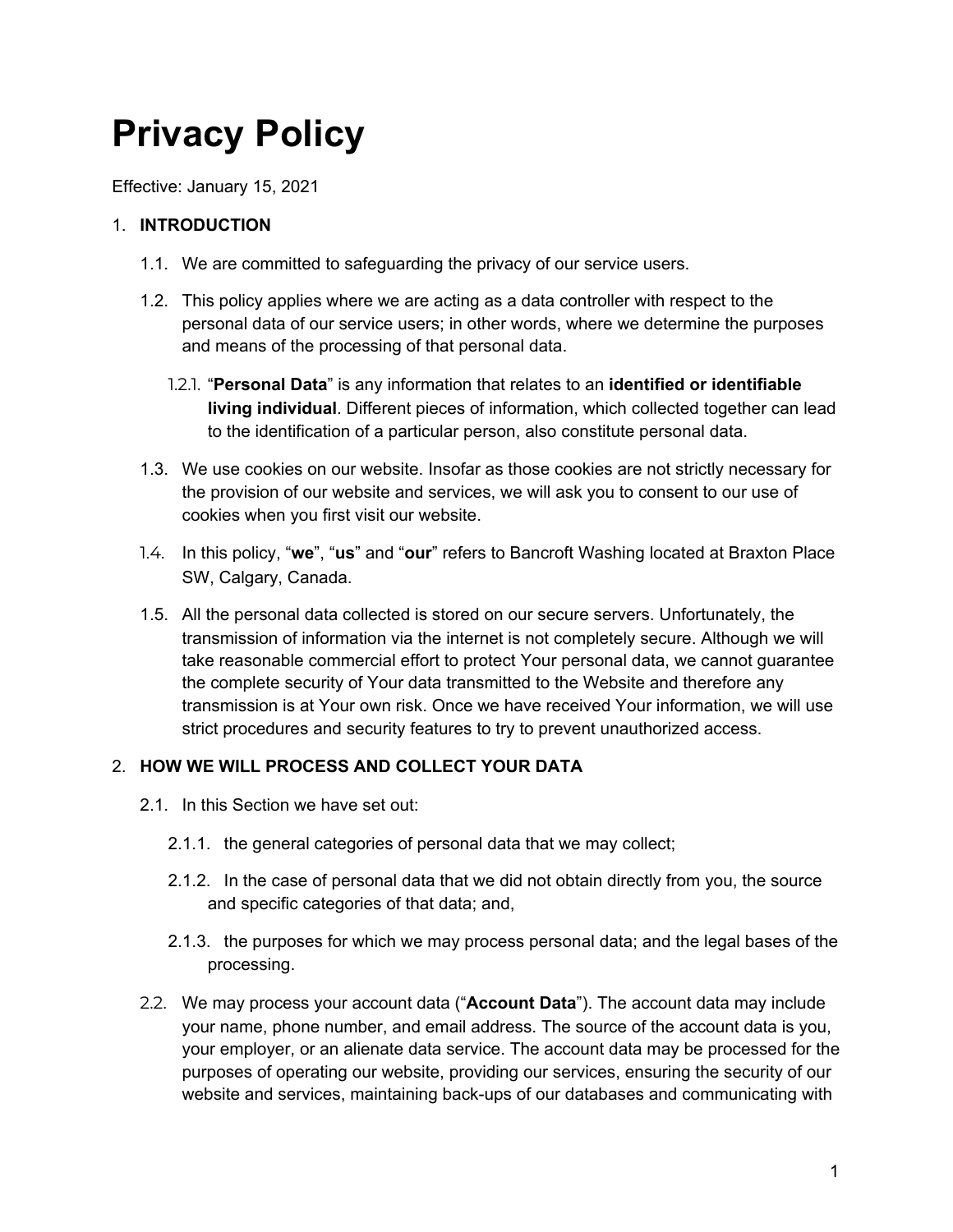you. The legal basis for this processing is consent OR our legitimate interests, namely the proper administration of our website and service and business OR the performance of a contract between you and us and/or taking steps, at your request, to enter into such a contract OR refine our Service through automated data processing.

- 2.3. We may process your information included in your personal profile on our website ("**Profile Data**"). The profile data may include your name, address, telephone number, email address, profile pictures, gender, date of birth, relationship status, interests and hobbies, confidential business information, marketing targets, educational details and employment details. The Profile Data may be processed for the purposes of enabling and monitoring your use of our website and the services. The legal basis for this processing is consent OR our legitimate interests, namely the proper administration of our website and business OR the performance of a contract between you and us and/or taking steps, at your request, to enter into such a contract.
- 2.4. We may process your personal data that is provided in the course of the use of our services ("**Service Data**"). The source of the service data is you or your employer. The service data may be processed for the purposes of operating our website, providing our services, ensuring the security of our website and services, service accuracy, maintaining back-ups of our databases and communicating with you. The legal basis for this processing is consent OR our legitimate interests, namely the proper administration and utilization of our website and business OR the performance of a contract between you and us and/or taking steps, at your request, to enter into such a contract.
- 2.5. We may process information contained in any inquiry you submit to us regarding services ("**Enquiry Data**"). The Enquiry Data may be processed for the purposes of offering, marketing and selling relevant services to you. The legal basis for this processing is consent.
- 2.6. We may process information relating to our client relationships, including client contact information] ("**Client Relationship Data**"). The Client Relationship Data may include your name, your employer or company name, your job title or role, industry, location, marketing targets, your contact details, and information contained in communications between us and you or your employer. The source of the client relationship data is you or your employer. The Client Relationship Data may be processed for the purposes of managing our relationships with clients, communicating with clients, keeping records of those communications and our services to clients. The legal basis for this processing is consent OR our legitimate interests, namely the proper management of our client relationships.
- 2.7. We may process information contained in or relating to any communication that you send to us and any information contained in any linked e-mail accounts ("**Correspondence Data**"). The Correspondence Data may include the communication content and metadata associated with the communication. Our website will generate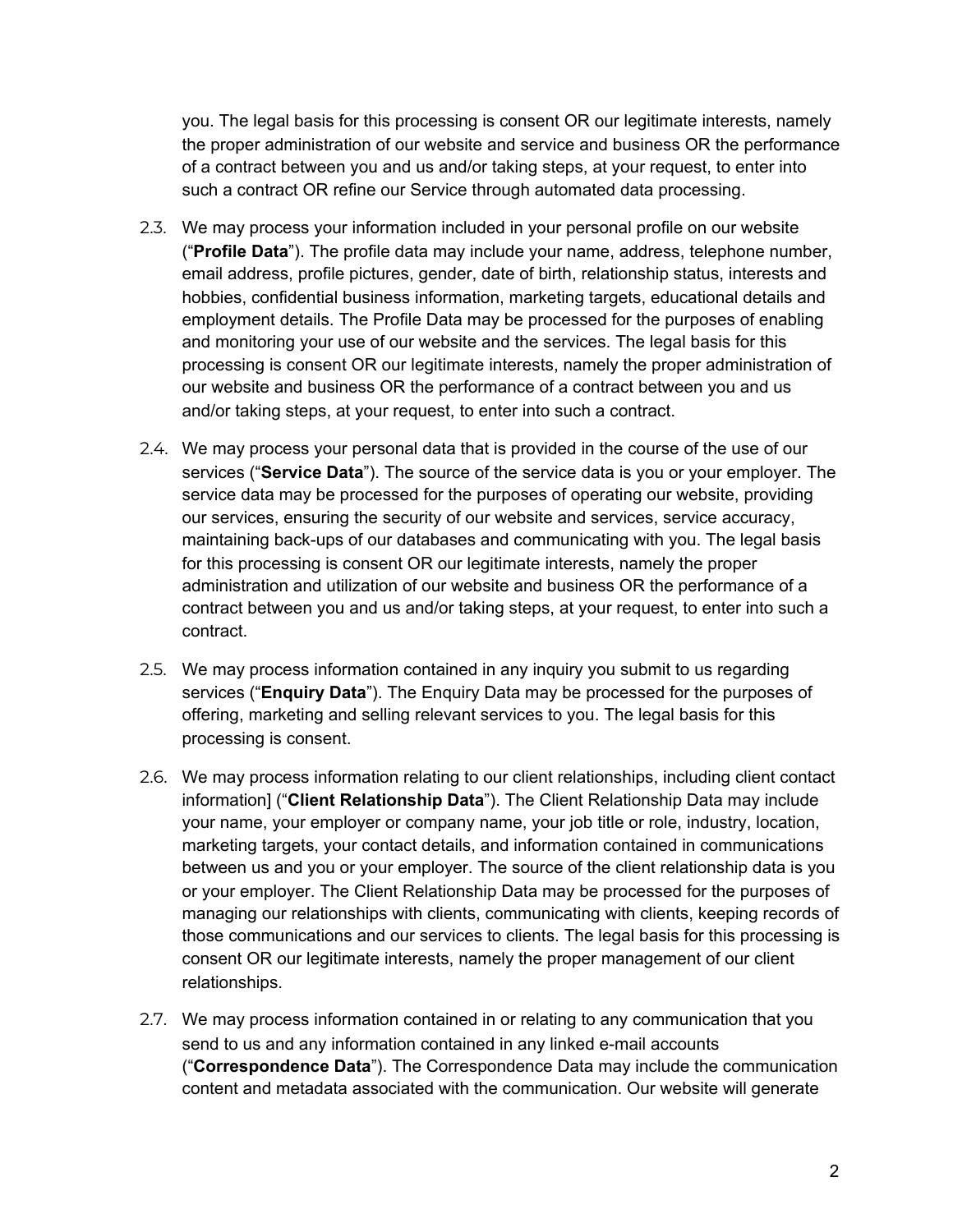the metadata associated with communications made using the website contact forms and any other automated means. The Correspondence Data may be processed for the purposes of communicating with you and record-keeping. The legal basis for this processing is our legitimate interests, namely the proper administration of our website and business and communications with clients OR improving our services.

- 2.8. We may process any of your personal data identified in this policy where necessary for the establishment, exercise or defence of legal claims, whether in court proceedings or in an administrative or within any out-of-court procedure such as mediation or arbitration. The legal basis for this processing is our legitimate interests, namely the protection and assertion of our legal rights, your legal rights and the legal rights of others.
- 2.9. We may process any of your personal data identified in this policy where necessary for the purposes of obtaining or maintaining insurance coverage, managing risks, or obtaining professional advice. The legal basis for this processing is our legitimate interests, namely the proper protection of our business against risks.
- 2.10.In addition to the specific purposes for which we may process your personal data set out in this Section, we may also process any of your personal or business data where such processing is necessary for compliance with a legal obligation to which we are subject, or in order to protect your vital interests or the vital interests of another natural person.
- 2.11. Please do not supply any other person's personal data to us, unless we prompt you to do so within our platform.

## 3. **HOW WE WILL USE YOUR DATA**

- 3.1. We may use the Personal Information collected by us in the following manner:
	- 3.1.1. Monitor the use of the Website for the technical administration of the Bancroft Washing website;
	- 3.1.2. Use cookies to better understand how You interact with the Website, to monitor aggregate usage by the users and web traffic routing on the Website, and to improve the Website and the Website; and
	- 3.1.3. Use Personal Information, to conduct research and for further development of our services in order to provide You with a better, more intuitive and personalized experience.

#### 4. **PROVIDING YOUR PERSONAL DATA TO OTHERS**

4.1. We do not disclose your personal and business data to any third party other than what is stated in this Section.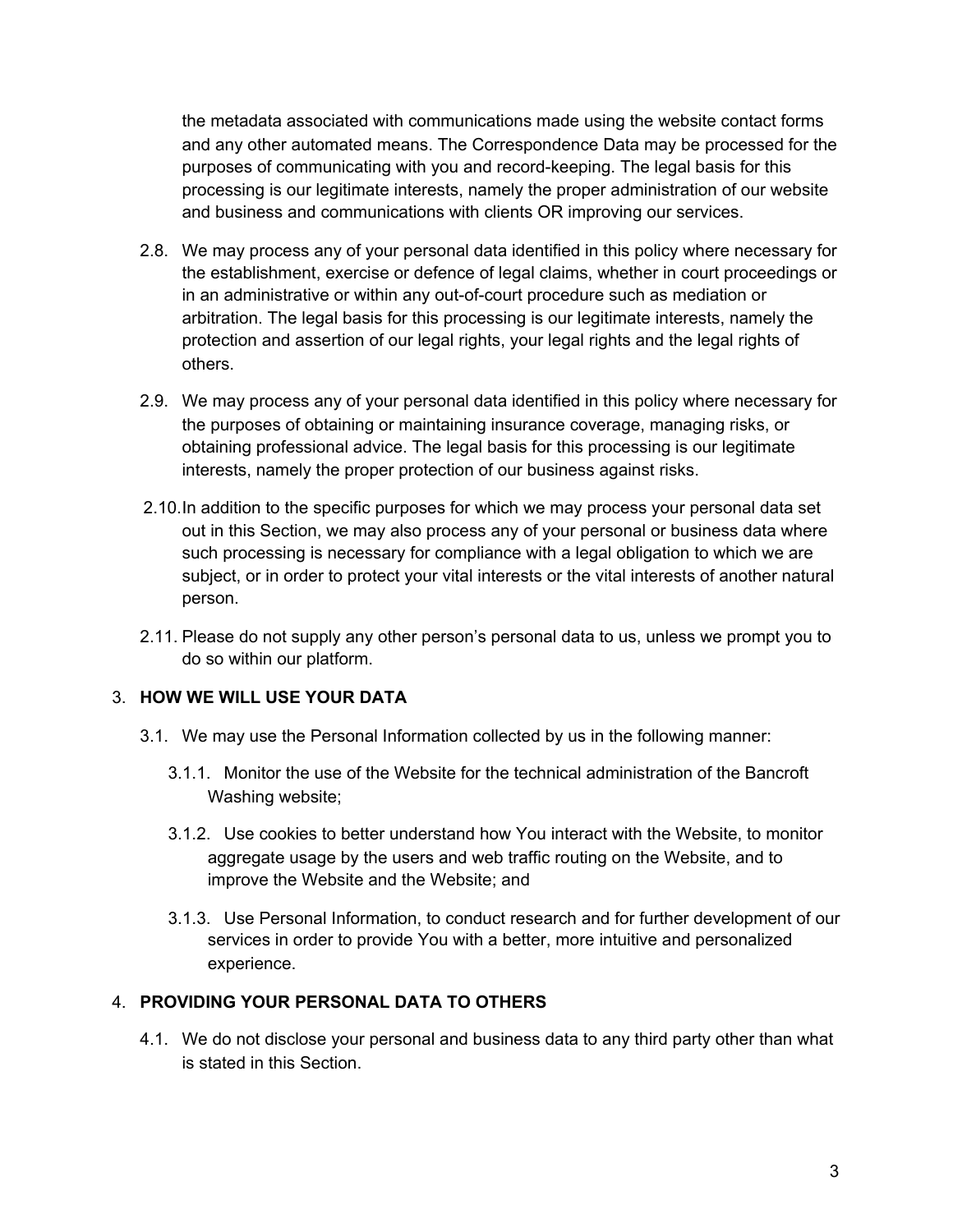- 4.2. We may disclose your personal, marketing, and business data to our insurers and/or professional advisers insofar as reasonably necessary for the purposes of obtaining or maintaining insurance coverage, managing risks, obtaining professional advice, or the establishment, exercise or defence of legal claims, whether in court proceedings or in an administrative or out-of-court procedure.
- 4.3. We may disclose personal, marketing, and business data to our IT suppliers or subcontractors insofar as reasonably necessary for the services provided by Bancroft Washing The service providers we use, in addition to their privacy policy is below:
- 4.4. In addition to the specific disclosures of personal data set out in this Section, we may disclose your personal data where such disclosure is necessary for compliance with a legal obligation to which we are subject, or in order to protect your vital interests or the vital interests of another natural person. We may also disclose your personal data where such disclosure is necessary for the establishment, exercise or defence of legal claims, whether in court proceedings or in an administrative or out-of-court procedure.
	- 4.4.1. In case that we will be under a duty to disclose or share Your personal data with or without Your consent, and with or without notice in order to comply with any legal obligation, including without limitation a subpoena, court order, or search warrant.

# 5. **RETAINING AND USE OF PERSONAL DATA**

- 5.1. This Section sets out our data retention policies and procedures, which are designed to help ensure that we comply with our legal obligations in relation to the retention and deletion of personal data.
- 5.2. Personal data that we process may be stored for a period of time after you no longer use our website. The personal data stored for any purpose or purposes shall not be kept for longer than is necessary for that purpose or those purposes.
- 5.3. The time periods for which we retain your information depends on the type of information and the purposes for which we use it. We will keep your information for no longer than is required or permitted.
	- 5.3.1. For further clarity, we may also retain your personal data where such retention is necessary for compliance with a legal obligation to which we are subject, or in order to protect your vital interests or the vital interests of another natural person.

## 6. **AMENDMENTS**

- 6.1. We may update this policy from time to time for any reason by publishing a new version on our website. **Each version will apply to information collected while it was in place.**
- 6.2. You should check this page occasionally to ensure you are happy with any changes to this policy.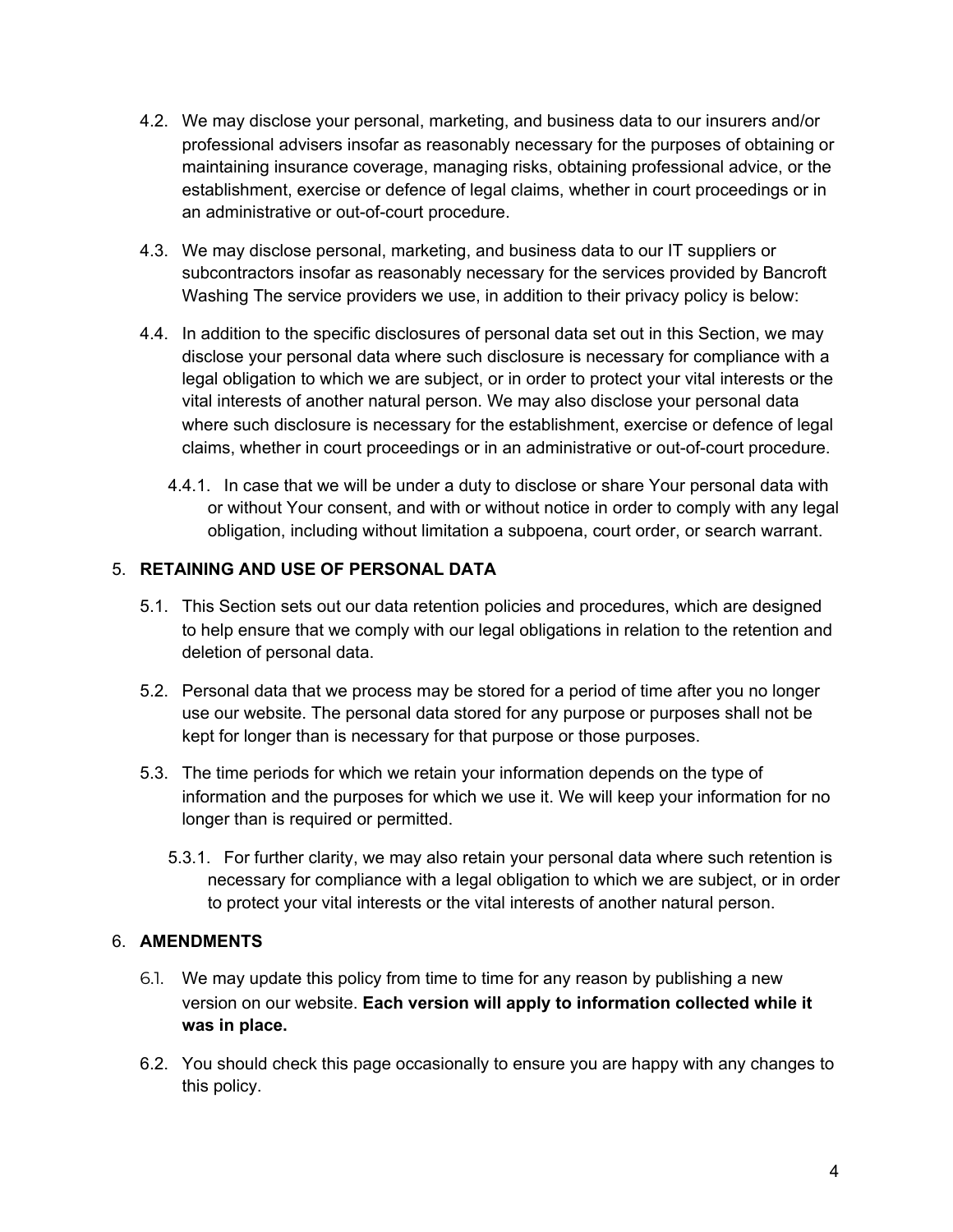## 7. **YOUR RIGHTS**

- 7.1. In this Section, we have summarized the rights that you have under data protection law. Some of the rights are complex, and not all of the details have been included in our summaries. Accordingly, you should read the relevant laws and guidance from the regulatory authorities for a full explanation of these rights.
- 7.2. Your principal rights under data protection law are:
	- 7.2.1. the right to access;
	- 7.2.2. the right to rectification;
	- 7.2.3. the right to erasure;
	- 7.2.4. the right to restrict processing;
	- 7.2.5. the right to object to processing;
	- 7.2.6. the right to data portability;
	- 7.2.7. the right to complain to a supervisory authority; and,
	- 7.2.8. the right to withdraw consent.
- 7.3. You have the right to confirmation as to whether or not we process your personal data and, where we do, access to the personal data, together with certain additional information. That additional information includes details of the purposes of the processing, the categories of personal data concerned and the recipients of the personal data. Providing the rights and freedoms of others are not affected, we will supply you with a copy of your personal data. The first copy will be provided free of charge, but additional copies may be subject to a reasonable fee.
- 7.4. You have the right to have any inaccurate personal data about you rectified and, taking into account the purposes of the processing, to have any incomplete personal data about you completed.
- 7.5. In some circumstances, you have the right to the erasure of your personal data without undue delay. Those circumstances include:
	- 7.5.1. The personal data are no longer necessary in relation to the purposes for which they were collected or otherwise processed; you withdraw consent to consent-based processing; you object to the processing under certain rules of applicable data protection law; the processing is for direct marketing purposes, and the personal data have been unlawfully processed.
	- 7.5.2. However, there are exclusions of the right to erasure. The general exclusions include where processing is necessary: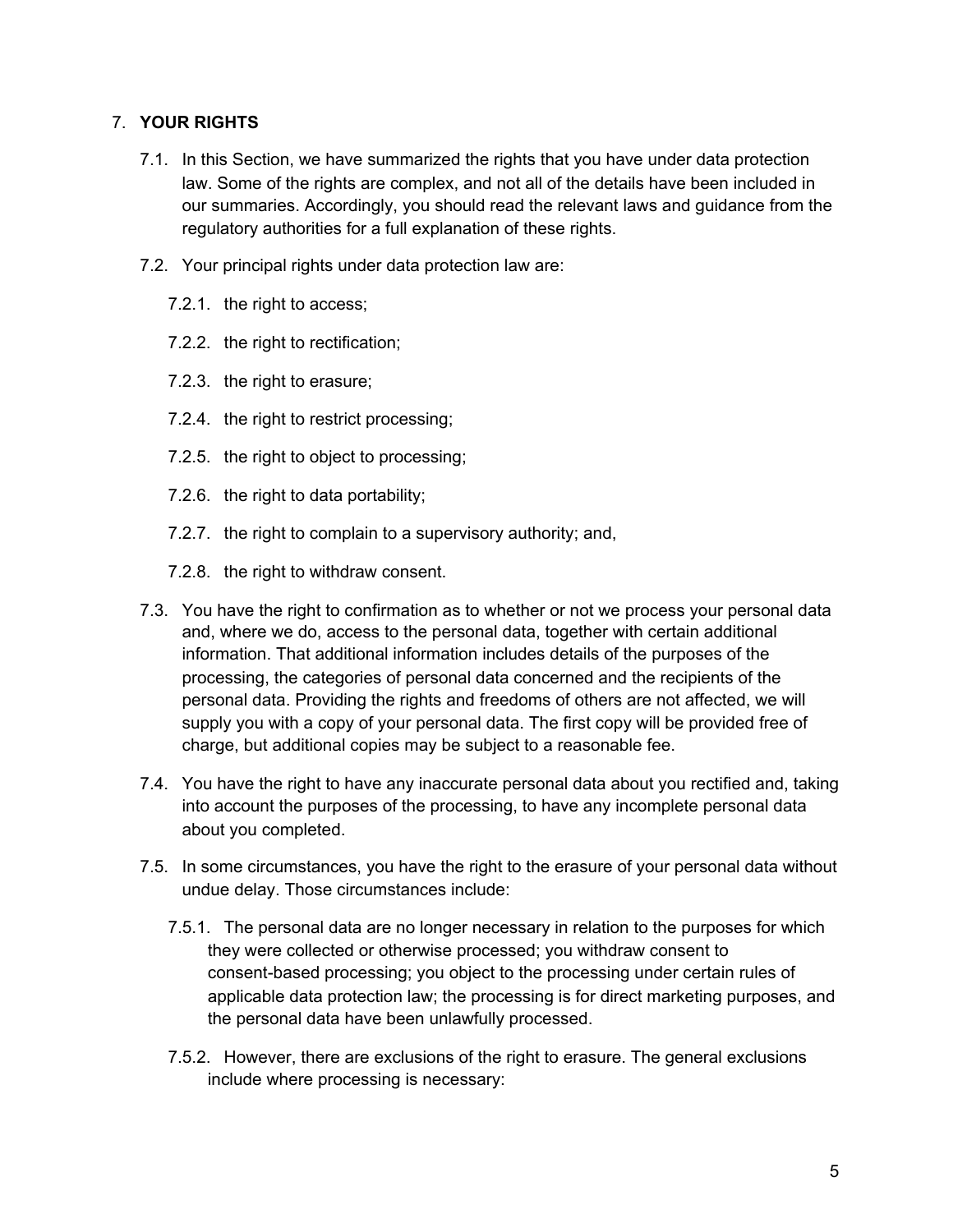- 7.5.2.1. For exercising the right of freedom of expression and information
- 7.5.2.2. For compliance with a legal obligation; or,
- 7.5.2.3. For the establishment, exercise or defence of legal claims.
- 7.6. In some circumstances, you have the right to restrict the processing of your personal data. Those circumstances are: you contest the accuracy of the personal data; processing is unlawful but you oppose erasure; we no longer need the personal data for the purposes of our processing, but you require personal data for the establishment, exercise or defence of legal claims; and you have objected to processing, pending the verification of that objection. Where processing has been restricted on this basis, we may continue to store your personal data. However, we will only otherwise process it: with your consent; for the establishment, exercise or defence of legal claims; for the protection of the rights of another natural or legal person; or for reasons of important public interest.
- 7.7. You have the right to object to our processing of your personal data on grounds relating to your particular situation, but only to the extent that the legal basis for the processing is that the processing is necessary for: the performance of a task carried out in the public interest or in the exercise of any official authority vested in us; or the purposes of the legitimate interests pursued by us or by a third party. If you make such an objection, we will cease to process the personal information unless we can demonstrate compelling legitimate grounds for the processing which override your interests, rights and freedoms, or the processing is for the establishment, exercise or defence of legal claims.
- 7.8. You have the right to object to our processing of your personal data for direct marketing purposes (including profiling for direct marketing purposes) towards you. If you make such an objection, we will cease to process your personal data for this purpose. However, if this objection impedes the quality of our services for you, you understand and agree that our service effectiveness will be impeded and you may have to cease using our service.
- 7.9. You have the right to object to our processing of your personal data for scientific or historical research purposes or statistical purposes on grounds relating to your particular situation unless the processing is necessary for the performance of a task carried out for reasons of public interest.
- 7.10. To the extent that the legal basis for our processing of your personal data is:
	- 7.10.1. Consent; or,
	- 7.10.2. that the processing is necessary for the performance of a contract to which you are a party or in order to take steps at your request prior to entering into a contract, and such processing is carried out by automated means, you have the right to receive your personal data from us in a structured, commonly used and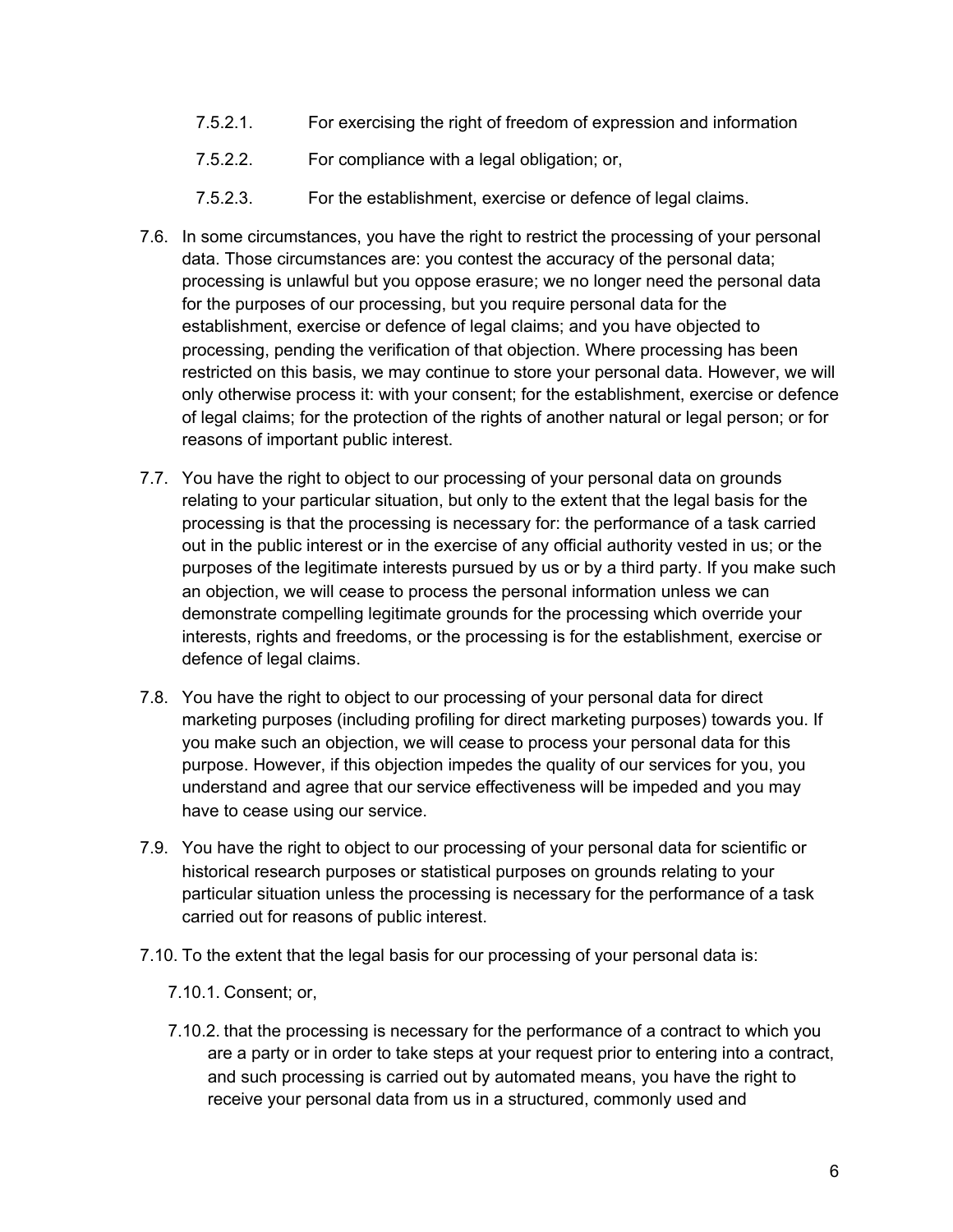machine-readable format. However, this right does not apply where it would adversely affect the rights and freedoms of others.

- 7.11. If you consider that our processing of your personal information infringes data protection laws, you have a legal right to lodge a complaint with the relevant supervisory authority responsible for data protection. Specifically,
	- 7.11.1. If you are a resident of Canada, you may file a complaint with the *Canadian Office of the Privacy Commissioner* or any other relevant Federal or Provincial body;
	- 7.11.2. If you are a resident of the United States, you may file a complaint with the *Federal Trade Commission (FTC)* or any other relevant Federal or State body; or,
	- 7.11.3. If you are a resident of the European Union or European Economic Area, you may do so in the EU/EEA member state of your habitual residence, your place of work or the place of the alleged infringement.
- 7.12. To the extent that the legal basis for our processing of your personal information is consent, you have the right to withdraw that consent at any time. Withdrawal will not affect the lawfulness of processing before the withdrawal.
- 7.13. You may exercise any of your rights in relation to your personal data by written notice to us.

# 8. **WHAT ARE 'COOKIES'**

- 8.1. A cookie is a file containing an identifier (a string of letters and numbers) that is sent by a web server to a web browser and is stored by the browser. The identifier is then sent back to the server each time the browser requests a page from the server.
- 8.2. Cookies may be either "persistent" cookies or "session" cookies: a persistent cookie will be stored by a web browser and will remain valid until its set expiry date, unless deleted by the user before the expiry date; a session cookie, on the other hand, will expire at the end of the user session, when the web browser is closed.
- 8.3. Cookies do not typically contain any information that personally identifies a user, but personal information that we store about you may be linked to the information stored in and obtained from cookies.

## 9. **THE 'COOKIES' WE USE**

- 9.1. We use cookies for the following purposes:
	- 9.1.1. **Authentication** We use cookies to identify you when you visit our website and as you navigate our website;
	- 9.1.2.**Status** We use cookies to help us to determine if you are logged into our website;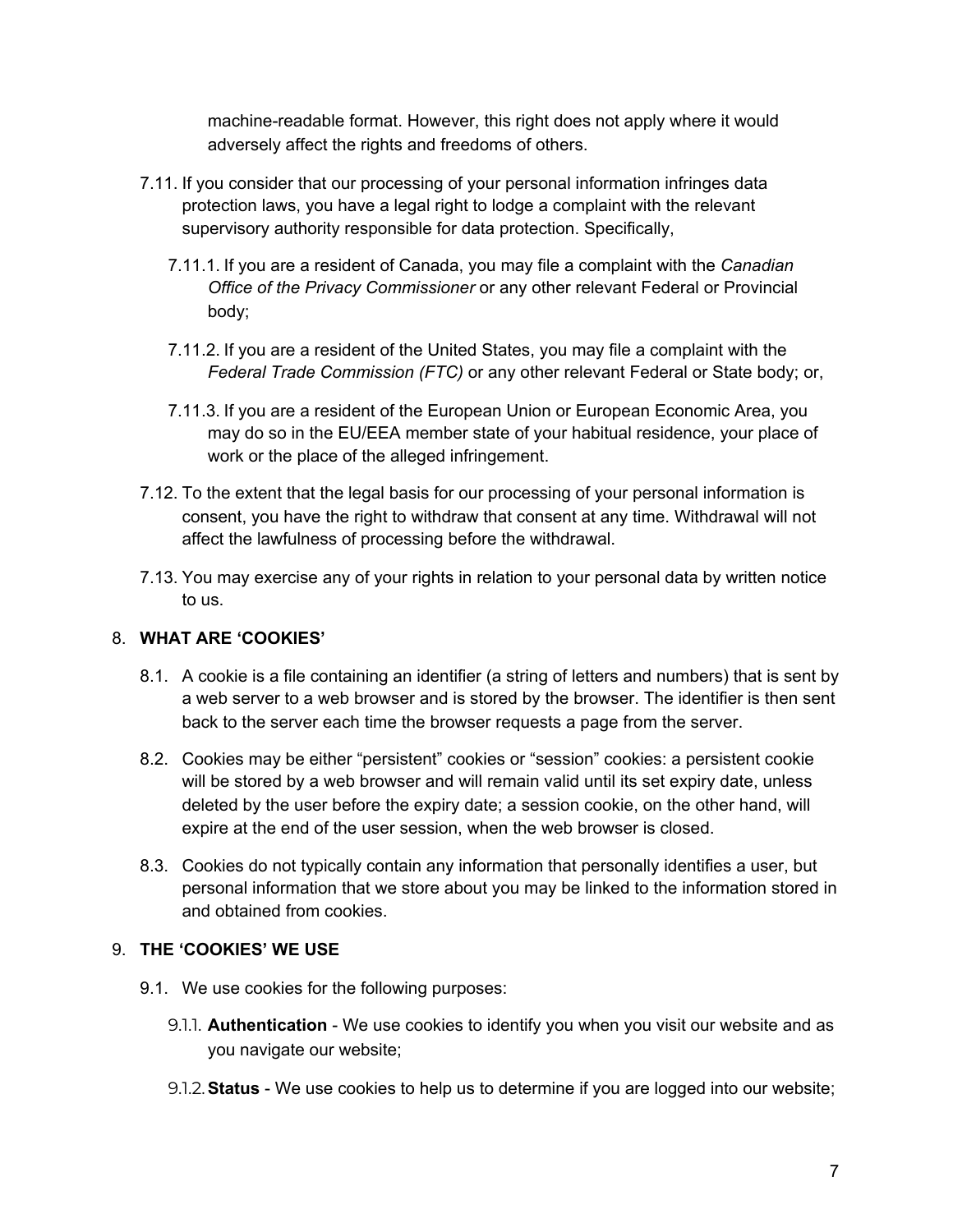- 9.1.3.**Personalization** We use cookies to store information about your preferences and to personalize our website for you;
- 9.1.4.**Security** We use cookies as an element of the security measures used to protect user accounts, including preventing fraudulent use of login credentials, and protecting our website and services generally;
- 9.1.5. **Analysis** We use cookies to help us to analyze the use and performance of our website and services; and,
- 9.1.6.**Cookie Consent** We use cookies to store your preferences in relation to the use of cookies more generally.

#### 10. **MANAGE YOUR COOKIES**

- 10.1. Most browsers allow you to refuse to accept cookies and to delete cookies. The methods for doing so vary from browser to browser, and from version to version. You can however obtain up-to-date information about blocking and deleting cookies via these links:
	- 10.1.1. https://support.google.com/chrome/answer/95647?hl=en (Chrome);
	- 10.1.2. https://support.mozilla.org/en-US/kb/enable-and-disable-cookies-website-prefere nces (Firefox);
	- 10.1.3. http://www.opera.com/help/tutorials/security/cookies/ (Opera);
	- 10.1.4. https://support.microsoft.com/en-gb/help/17442/windows-internet-explorer-deletemanage-cookies (Internet Explorer);
	- 10.1.5. https://support.apple.com/kb/PH21411 (Safari); and,
	- 10.1.6. https://privacy.microsoft.com/en-us/windows-10-microsoft-edge-and-privacy (Edge).
- 10.2. Blocking all cookies will have a negative impact upon the usability of many websites.
- 10.3. If you block cookies, you will not be able to use all the features on our website.

#### 11. **COOKIE PREFERENCES**

11.1. You can manage your preferences relating to the use of cookies on our website by visiting:

11.1.1.

#### 12. **OUR DETAILS**

12.1. This website is owned and operated by Bancroft Washing